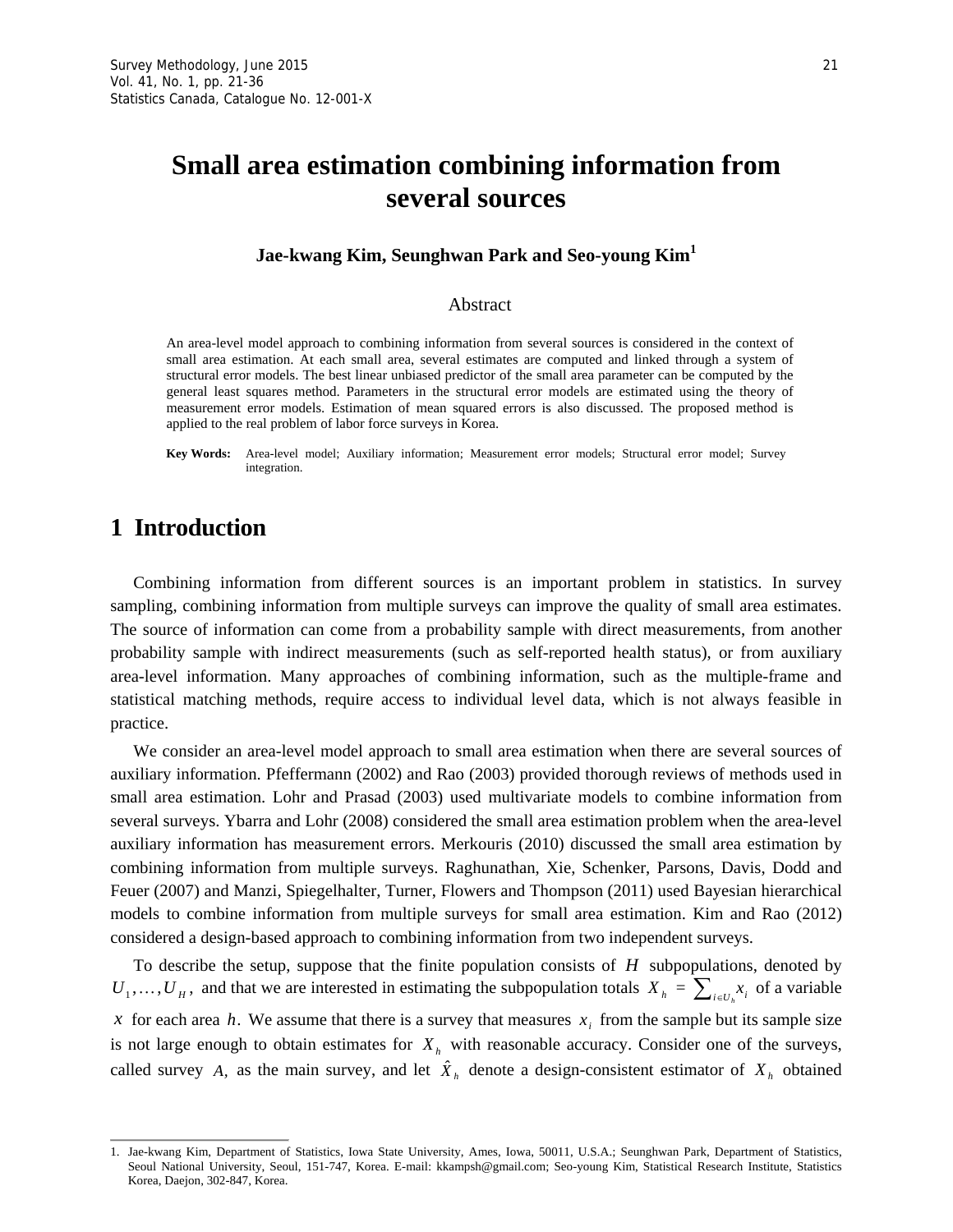from survey *A*. Often, we compute  $\hat{X}_h = \sum_{i \in A_h} w_{ia} x_i$ , where  $A_h$  is the set of sample *A* for subpopulation *h* and  $w_{ia}$  is the weight of unit *i* in sample *A*.

In addition to the main survey, suppose that there is another survey, called survey *B,* that measures a rough estimate for  $x_i$ . Let  $y_{1i}$  be the measurement taken from survey *B*. We may assume that  $y_{1i}$  is a rough measurement of  $x_i$  with some level of measurement error. Thus, we may assume

$$
y_{1i} = \beta_0 + \beta_1 x_i + e_{1i}
$$
 (1.1)

for some  $(\beta_0, \beta_1)$ , where  $e_{1i} \sim (0, \sigma_{e1}^2)$ . Model (1.1) is variable-specific and the linear regression assumption or equal variance assumptions can be relaxed later. If  $(\beta_0, \beta_1) = (0,1)$ , then model (1.1) means that there is no measurement bias. Note that model parameters  $(\beta_0, \beta_1)$  in (1.1) are not area specific, but may be different for groups of areas, as demonstrated in the Korean labor force survey application in Section 5. Separate regression models for different groups may lead to smaller model errors and thus improve the statistical efficiency of the proposed method. From survey *B,* we can obtain another estimator  $\hat{Y}_{1h} = \sum_{i \in B_h} W_{ib} y_{1i}$  of  $X_h$ , where  $W_{ib}$  is the weight of unit *i* in the sample from survey *B* and  $B<sub>h</sub>$  is the *B*-sample for subpopulation *h*. Note that  $\hat{Y}_{1h}$  can be obtained, for each area, if the same areas are identified in both surveys *A* and *B.* Model (1.1) can be used to combine information from the two surveys.

Finally, another source of information can be the Census information. Census information does not suffer from coverage error or sampling error. But, it may have measurement errors and it does not provide updated information for each month or year. Let  $y_{2i}$  be the measurement for unit *i* from the Census. The subpopulation total  $Y_{2h} = \sum_{i \in C_h} y_{2i}$  is available when  $C_h$  is the set of Census *C* for subpopulation *h*.

Table 1.1 summarizes the major sources of information that we can consider into small area estimation.

| Data       | <b>Observation</b>   | Area level estimate                      | <b>Properties</b>      |
|------------|----------------------|------------------------------------------|------------------------|
| Survey A   | direct obs. $(x_i)$  | $\hat{X}_h, \hat{V}(\hat{X}_h)$          | Sampling error (large) |
| Survey $B$ | aux. obs. $(y_{1i})$ | $\hat{Y}_{1h}$ , $\hat{V}(\hat{Y}_{1h})$ | <b>Bias</b>            |
|            |                      |                                          | Measurement error      |
|            |                      |                                          | Sampling error         |
| Census     | aux. obs. $(y_{2i})$ | $Y_{2h}$                                 | Measurement error      |
|            |                      |                                          | No updated information |

**Table 1.1 Available information for small area estimation** 

In this paper, we consider an area-level model approach for small area estimation combining all available information. The proposed approach is based on the measurement error models, where the sampling errors of the direct estimators are treated as measurement errors, and all the other auxiliary information are combined through a set of linking models. The proposed approach is applied to the small area estimation problem for labor force surveys in Korea, where three estimates are combined to produce small area estimates for unemployment rates.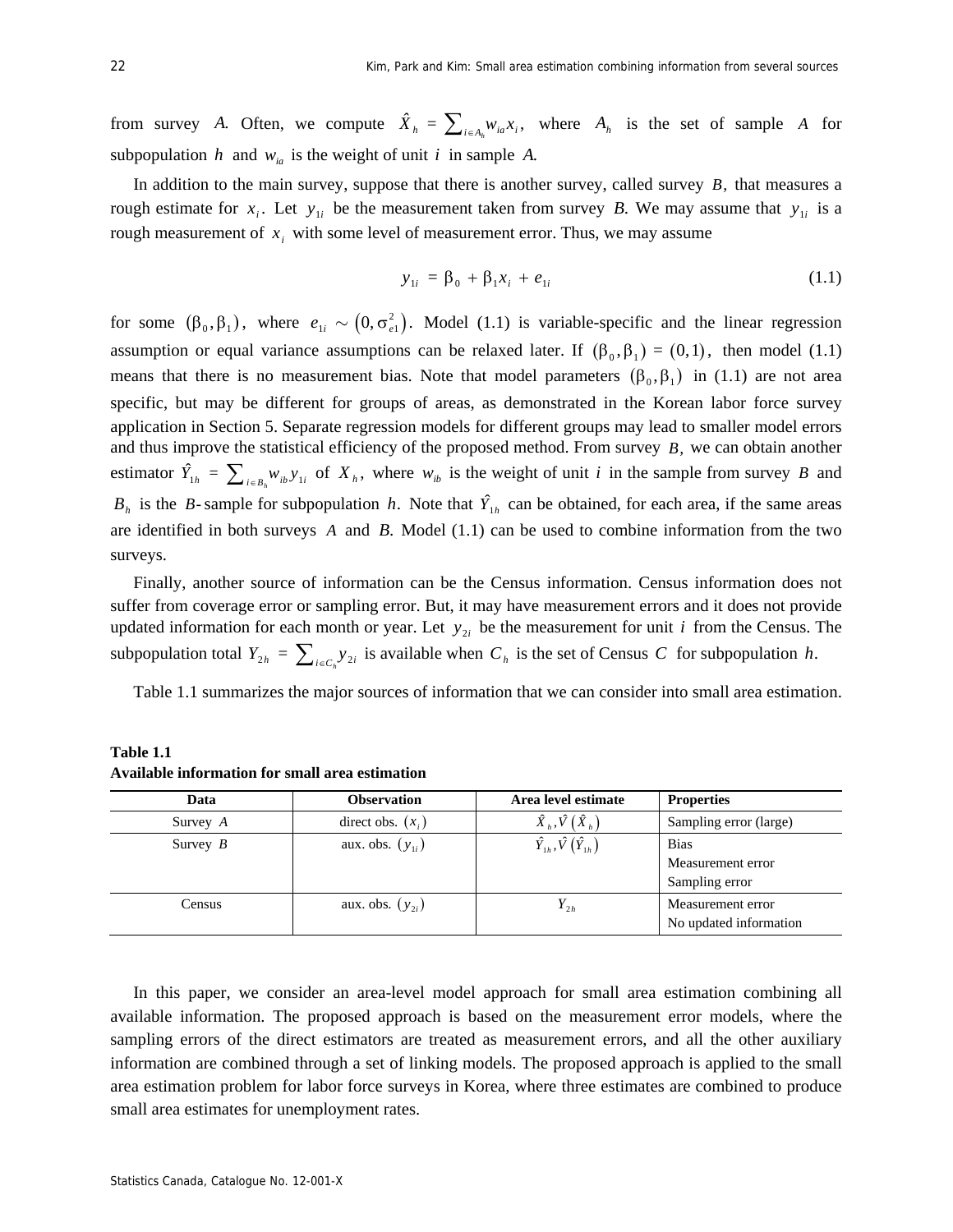The paper is organized as follows. In Section 2, the basic setup is introduced and the small area estimation problem is viewed as a measurement error model prediction problem. In Section 3, parameter estimation for the area level small area model is discussed. In Section 4, estimation of mean squared error is briefly discussed. In Section 5, the proposed method is applied to the labor force survey data in Korea. Concluding remarks are made in Section 6.

### **2 Basic theory**

In this section, we first introduce the basic theory for combining the information for small area estimation. We first consider the simple case of combining two surveys. Assume that there are two surveys, survey *A* and survey *B,* obtained from separate probability sampling designs. The two surveys are not necessarily independent. From survey *A,* we obtain a design unbiased estimator  $\hat{X}_{h,a} = \sum_{i \in A_h} w_{ia} x_i$  and its variance estimator  $\hat{V}(\hat{X}_h)$ . From survey *B*, we obtain a design unbiased estimator  $\hat{Y}_{1h} = \sum_{i \in B_h} w_{ib} y_{1i}$  of  $Y_{1h} = \sum_{i \in U_h} y_{1i}$ . The sampling error of  $(\hat{X}_h, \hat{Y}_{1h})$  can be expressed by the *sampling error model*

$$
\begin{pmatrix} \hat{X}_h \\ \hat{Y}_{1h} \end{pmatrix} = \begin{pmatrix} X_h \\ Y_{1h} \end{pmatrix} + \begin{pmatrix} N_h a_h \\ N_h b_h \end{pmatrix}
$$
\n(2.1)

and  $a_h$  and  $b_h$  represent the sampling errors associated with  $\hat{X}_h/N_h$  and  $\hat{Y}_{1h}/N_h$  such that

$$
\binom{a_h}{b_h} \sim \left[\!\!\left(\begin{matrix}0\\0\end{matrix}\!\!\right)\!,\!\!\left(\begin{matrix}V\left(a_h\right)&\mathrm{Cov}\left(a_h,b_h\right)\\ \mathrm{Cov}\left(a_h,b_h\right)&V\left(b_h\right)\end{matrix}\!\!\right)\!\!\right].
$$

Our parameter of interest is the population total  $X_h$  of  $x$  in area  $h$ .

From  $(1.1)$ , we obtain the following area level model:

$$
Y_{1h} = N_h \beta_0 + \beta_1 X_h + \tilde{e}_{1h}, \qquad (2.2)
$$

where  $(N_h, X_h, Y_{1h}, \tilde{e}_{1h}) = \sum_{i \in U_h} (1, x_i, y_{1i}, e_{1i})$ . We can express (2.2) in terms of population mean

$$
\overline{Y}_{1h} = \beta_0 + \overline{X}_h \beta_1 + \overline{e}_{1h}, \qquad (2.3)
$$

where  $(\bar{X}_h, \bar{Y}_{1h}, \bar{e}_{1h}) = N_h^{-1} \sum_{i \in U_h} (x_i, y_{1i}, e_{1i})$ . If we use a nested error model

$$
e_{1hi} = \varepsilon_h + u_{hi} \tag{2.4}
$$

where  $\varepsilon_h \sim (0, \sigma_e^2)$  and  $u_{hi} \sim (0, \sigma_u^2)$ , then  $\overline{e}_{1h} \sim (0, \sigma_{e,h}^2)$ ,  $\sigma_{e,h}^2 = \sigma_e^2 + \sigma_u^2/N_h$ . The nested error model is quite popular in small area estimation (e.g., Battese, Harter and Fuller 1988) and it assumes that  $Cov(e_{1hi}, e_{1hj}) = \sigma_e^2$  for  $i \neq j$ . Because  $N_h$  is often quite large, we can safely assume that  $\overline{e}_{1h} \sim (0, \sigma_{e,h}^2 = \sigma_e^2)$ . The model (2.2) is called *structural error model* because it describes the structural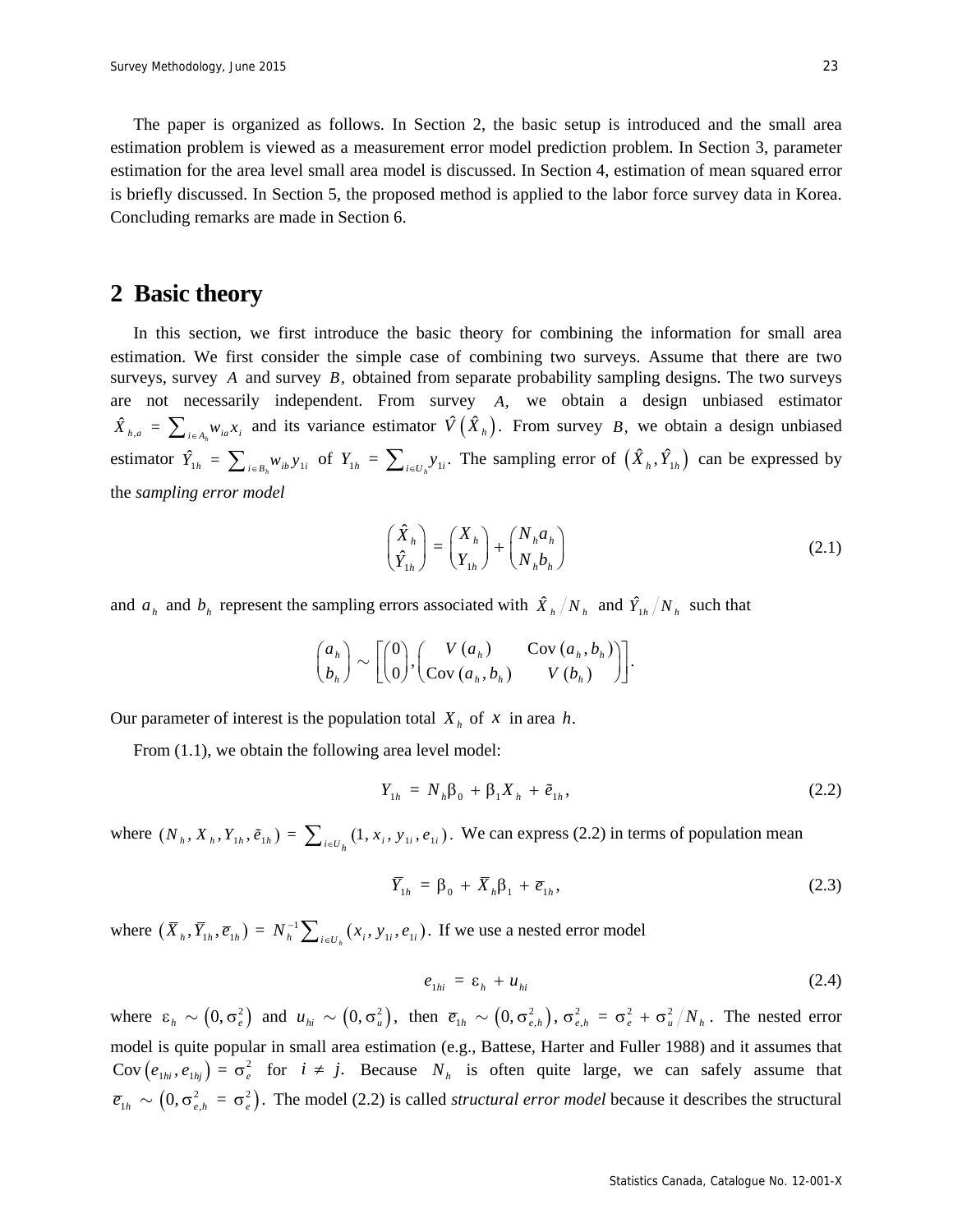relationship between the two latent variables  $Y_{1h}$  and  $X_h$ . The two models, (2.1) and (2.2), are often encountered in the measurement error model literature (Fuller 1987). Thus, the model for small area estimation can be viewed as a measurement error model, as suggested by Fuller (1991) who originally used the measurement error model approach in the unit-level modeling for small area estimation.

Now, if we define  $(\bar{y}_{1h}, \bar{x}_h) = N_h^{-1} (\hat{Y}_{1h}, \hat{X}_h)$ , combining (2.1) and (2.3), we have

$$
\begin{pmatrix} \overline{y}_{1h} \\ \overline{x}_h \end{pmatrix} = \begin{pmatrix} \beta_0 & \beta_1 \\ 0 & 1 \end{pmatrix} \begin{pmatrix} 1 \\ \overline{X}_h \end{pmatrix} + \begin{pmatrix} b_h + \overline{e}_{1h} \\ a_h \end{pmatrix}
$$

which can also be written as

$$
\begin{pmatrix} \overline{y}_{1h} - \beta_0 \\ \overline{x}_h \end{pmatrix} = \begin{pmatrix} \beta_1 \\ 1 \end{pmatrix} \overline{X}_h + \begin{pmatrix} b_h + \overline{e}_{1h} \\ a_h \end{pmatrix}.
$$
 (2.5)

Thus, when all the model parameters in (2.5) are known, the best estimator of  $\overline{X}_h$  can be computed by

$$
\hat{\overline{X}}_{h} = \left\{ (\beta_{1}, 1) V_{h}^{-1} (\beta_{1}, 1)' \right\}^{-1} (\beta_{1}, 1) V_{h}^{-1} (\overline{y}_{1h} - \beta_{0}, \overline{x}_{h})'
$$
(2.6)

where  $V_h$  is the variance-covariance matrix of  $(b_h + \overline{e}_{1h}, a_h)'$ . The variance of  $\hat{X}_h$  is given by  $\left\{ (\beta_1, 1) V_h^{-1} (\beta_1, 1)'\right\}^{-1}$ . The estimator in (2.6) can be called the Generalized Least Squares (GLS) estimator because it uses the technique of the generalized least squares method in the linear model theory. The GLS method is useful because it is optimal and it can incorporate additional sources of information naturally. For example, if another estimator  $\bar{y}_{2h}$  for  $\bar{Y}_{2h}$  is also available and satisfies

$$
\overline{Y}_{2h} = \gamma_0 + \gamma_1 \overline{X}_h + \overline{e}_{2h}
$$

and

$$
\overline{y}_{2h} = \overline{Y}_{2h} + c_h,
$$

then the extended GLS model is written as

$$
\begin{pmatrix} \overline{y}_{2h} - \gamma_0 \\ \overline{y}_{1h} - \beta_0 \\ \overline{x}_h \end{pmatrix} = \begin{pmatrix} \gamma_1 \\ \beta_1 \\ 1 \end{pmatrix} \overline{X}_h + \begin{pmatrix} c_h + \overline{e}_{2h} \\ b_h + \overline{e}_{1h} \\ a_h \end{pmatrix}
$$
(2.7)

and the GLS estimator can be obtained by

$$
\hat{\overline{X}}_{h2} = \left\{ (\gamma_1, \beta_1, 1) V_{h2}^{-1} (\gamma_1, \beta_1, 1)' \right\}^{-1} (\gamma_1, \beta_1, 1) V_{h2}^{-1} (\overline{y}_{2h} - \gamma_0, \overline{y}_{1h} - \beta_0, \overline{x}_h)'
$$

where  $V_{h2}$  is the variance-covariance matrix of  $(c_h + \overline{e}_{2h}, b_h + \overline{e}_{1h}, a_h)'$ . The GLS estimator has variance  $\left\{(\gamma_1, \beta_1, 1) V_{h2}^{-1} (\gamma_1, \beta_1, 1)'\right\}^{-1}$ . If  $\overline{y}_{2h}$  is independent of  $(\overline{x}_h, \overline{y}_{1h})$ , the efficiency gain by incorporating  $\bar{y}_{2h}$  into GLS in terms of relative variance can be expressed as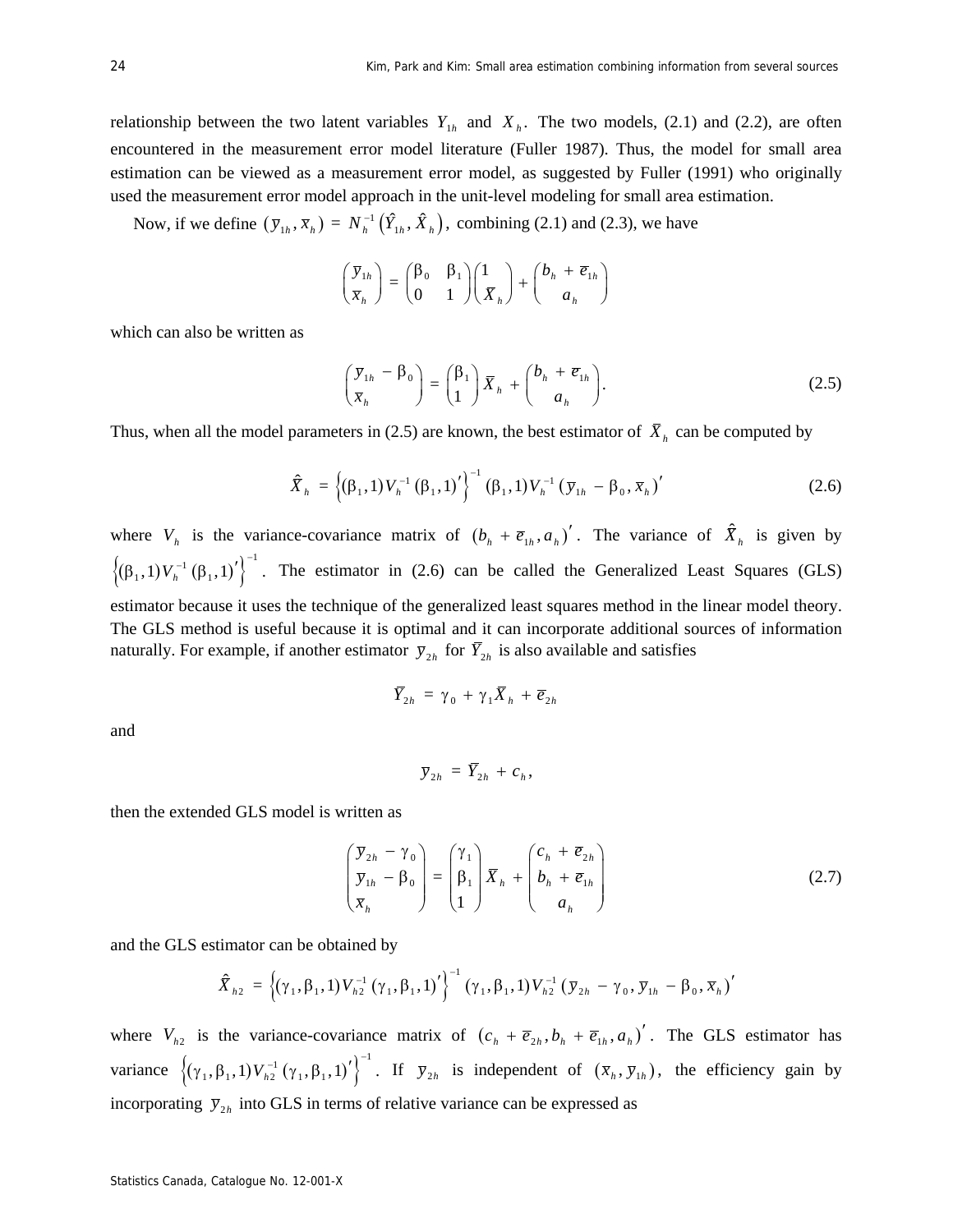$$
\frac{V\left(\widehat{X}_{h2}\right)-V\left(\widehat{X}_{h}\right)}{V\left(\widehat{X}_{h}\right)}=-\frac{\left\{V\left(\overline{\mathrm{y}}_{2h}/\gamma_{1}\right)\right\}^{-1}}{\left\{V\left(\widehat{X}_{h}\right)\right\}^{-1}+\left\{V\left(\overline{\mathrm{y}}_{2h}/\gamma_{1}\right)\right\}^{-1}},
$$

where  $V(\bar{y}_{2h}/\gamma_1) = V(c_h + \bar{e}_{2h})/\gamma_1^2$ . The gain is high if both the sampling variance of  $\bar{y}_{2h}$  and the model variance  $V(\overline{e}_{2h})$  are small. If  $\gamma_1 = 0$ , then there is no gain.

**Remark 1** *Note that model (2.5) can also be written as* 

$$
\begin{pmatrix} \beta_1^{-1} \left( \overline{y}_{1h} - \beta_0 \right) \\ \overline{x}_h \end{pmatrix} = \begin{pmatrix} 1 \\ 1 \end{pmatrix} \overline{X}_h + \begin{pmatrix} (b_h + \overline{e}_{1h})/\beta_1 \\ a_h \end{pmatrix}.
$$
 (2.8)

*The GLS estimator obtained from (2.8), which is the same as the GLS estimator obtained from (2.5), can be expressed as* 

$$
\hat{\overline{X}}_h = \alpha_h \overline{x}_h + (1 - \alpha_h) \tilde{x}_h \tag{2.9}
$$

*where*  $\tilde{x}_h = \beta_1^{-1} (\bar{y}_{1h} - \beta_0)$  *and* 

$$
\alpha_{h} = \frac{V(\tilde{x}_{h}) - \text{Cov}(\bar{x}_{h}, \tilde{x}_{h})}{V(\bar{x}_{h}) + V(\tilde{x}_{h}) - 2\text{Cov}(\bar{x}_{h}, \tilde{x}_{h})}
$$
  

$$
= \frac{\sigma_{e,h}^{2} + V(b_{h}) - \beta_{1}\text{Cov}(a_{h}, b_{h})}{\sigma_{e,h}^{2} + V(b_{h}) + \beta_{1}^{2}V(a_{h}) - 2\beta_{1}\text{Cov}(a_{h}, b_{h})}.
$$

*The estimator*  $\tilde{x}_h$ , when computed with estimated parameter  $\hat{\beta} = (\hat{\beta}_0, \hat{\beta}_1)$ , is called the synthetic *estimator and the optimal estimator in (2.9) is often called the composite estimator. It can be shown that, ignoring the effect of estimating*  $\beta$ , *the variance of the composite estimator is equal to* 

$$
V\left(\hat{\overline{X}}_h - \overline{X}_h\right) = \alpha_h V\left(\overline{x}_h\right) + \left(1 - \alpha_h\right) \text{Cov}\left(\overline{x}_h, \tilde{x}_h\right) \tag{2.10}
$$

*and, as*  $\alpha_h < 1$ *, the composite estimator is more efficient than the direct estimator.* 

# **3 Parameter estimation**

Now, we discuss estimation of the model parameters in (2.3). The GLS estimator of  $\beta = (\beta_0, \beta_1)$  can be obtained by minimizing

$$
Q^*(\beta_0, \beta_1) = \sum_{h=1}^H \frac{(\bar{y}_{1h} - \beta_0 - \beta_1 \bar{x}_h)^2}{V(\bar{y}_{1h} - \beta_0 - \beta_1 \bar{x}_h)}.
$$
(3.1)

Since

$$
V(\bar{y}_{1h} - \beta_0 - \bar{x}_h \beta_1) = \sigma_{e,h}^2 + (-\beta_1, 1) \Sigma_h (-\beta_1, 1)',
$$
 (3.2)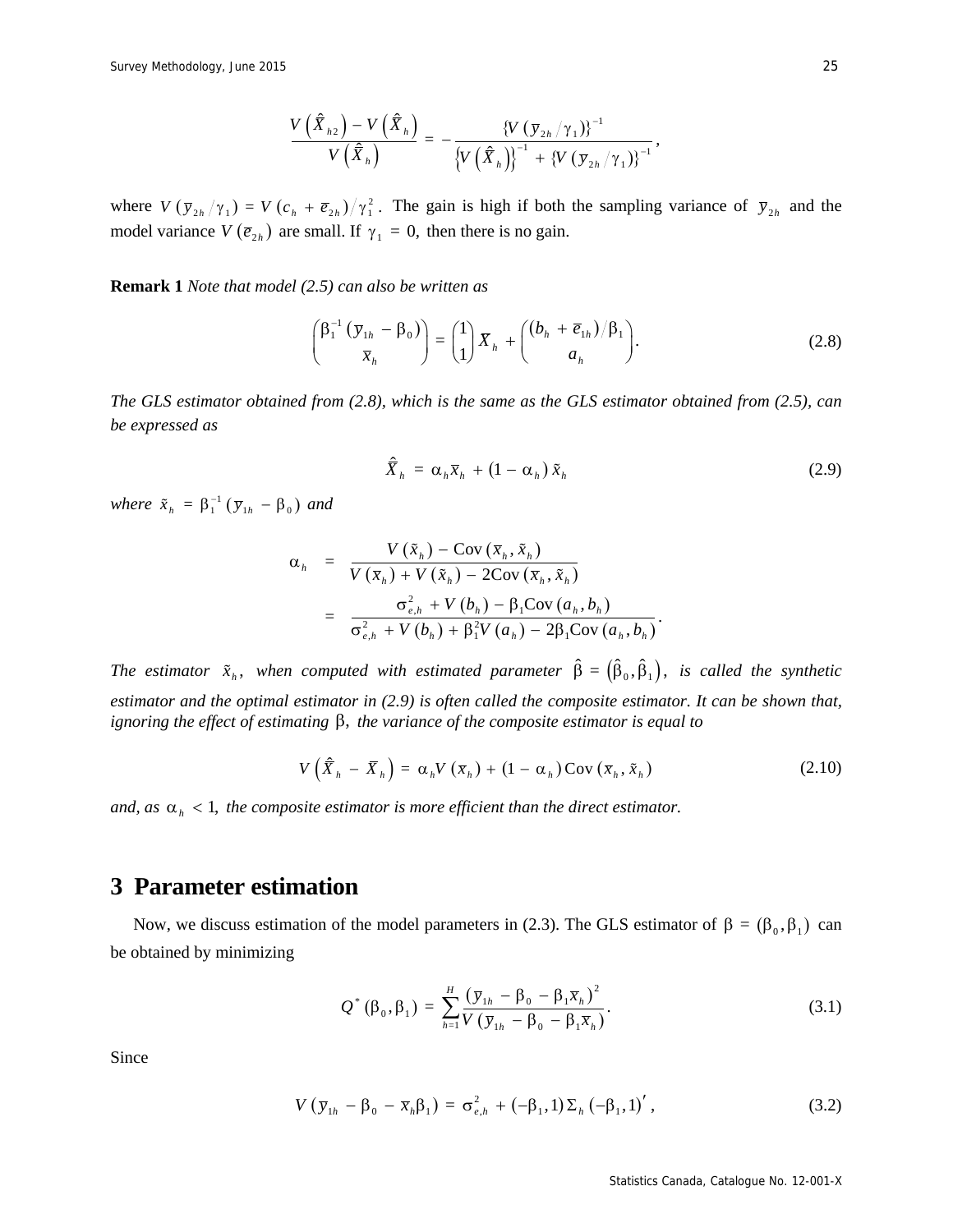where  $\sigma_{e,h}^2 = V(\overline{e}_{1h})$  and  $\Sigma_h = V\{(a_h, b_h)'\}$ , we can express

$$
Q^*(\beta_0, \beta_1) = \sum_{h=1}^H w_h(\beta_1) (\bar{y}_{1h} - \beta_0 - \beta_1 \bar{x}_h)^2,
$$
 (3.3)

where  $w_h(\beta_1) = \left\{\sigma_{e,h}^2 + (-\beta_1, 1) \Sigma_h(-\beta_1, 1)'\right\}^{-1}$ . Now, by solving  $\partial Q^*/\partial \beta = 0$ , we have

$$
\hat{\beta}_0 = \bar{y}_w - \hat{\beta}_1 \bar{x}_w \tag{3.4}
$$

and

$$
\hat{\beta}_1 = \frac{\sum_{h=1}^{H} w_h \left( \hat{\beta}_1 \right) \{ (\bar{x}_h - \bar{x}_w) (\bar{y}_{1h} - \bar{y}_{1w}) - C (a_h, b_h) \}}{\sum_{h=1}^{H} w_h \left( \hat{\beta}_1 \right) \{ (\bar{x}_h - \bar{x}_w)^2 - V (a_h) \}}, \tag{3.5}
$$

where

$$
(\overline{x}_{w}, \overline{y}_{w}) = \left\{ \sum_{h=1}^{H} w_{h} \left( \hat{\beta}_{1} \right) \right\}^{-1} \sum_{h=1}^{H} w_{h} \left( \hat{\beta}_{1} \right) (\overline{x}_{h}, \overline{y}_{h}).
$$

Note that the weight  $w_h(\beta_1)$  depends on  $\beta_1$ . Thus, the solution (3.5) can be obtained by an iterative algorithm. Once  $\hat{\beta}_1$  is computed by (3.5), then  $\hat{\beta}_0$  is obtained by (3.4).

Now, we discuss the estimation of model variance  $\sigma_{e,h}^2$ . The simplest method is the Method of Moments (MOM). That is, we can use

$$
E\left\{(\bar{y}_{1h} - \beta_0 - \bar{x}_h\beta_1)^2 - \beta_1^2 V(a_h) + 2\beta_1 C(a_h, b_h) - V(b_h)\right\} = \sigma_{e,h}^2
$$
 (3.6)

to obtain an unbiased estimator of  $\sigma_{e,h}^2$ . Under the nested error model in (2.4), we have  $\sigma_{e,h}^2 = \sigma_e^2$  and

$$
E\left\{(\bar{y}_{1h} - \beta_0 - \bar{x}_h\beta_1)^2 - \beta_1^2 V(a_h) + 2\beta_1 C(a_h, b_h) - V(b_h)\right\} = \sigma_e^2.
$$
 (3.7)

Thus, similarly to Fuller (2009), the MOM estimator of  $\sigma_e^2$  can be obtained by

$$
\hat{\sigma}_e^2 = \sum_{h=1}^H \kappa_h \left\{ \left( \bar{y}_{1h} - \hat{\beta}_0 - \bar{x}_h \hat{\beta}_1 \right)^2 - \left( -\hat{\beta}_1, 1 \right) \Sigma_h \left( -\hat{\beta}_1, 1 \right) \right\} \tag{3.8}
$$

where

$$
\kappa_h \propto \left\{\hat{\sigma}_e^2 + \left(-\hat{\beta}_1, 1\right)\Sigma_h\left(-\hat{\beta}_1, 1\right)\right\}^{-1}
$$

and  $\sum_{h=1}^{H} \kappa_h = 1$ . Because  $\kappa_h$  depends on  $\hat{\sigma}_e^2$ , the solution (3.8) can be obtained iteratively, using  $\hat{\sigma}_{e}^{2} = 0$  as an initial value. Fay and Herriot (1979) used an alternative method which is based on the iterative solution to nonlinear equation: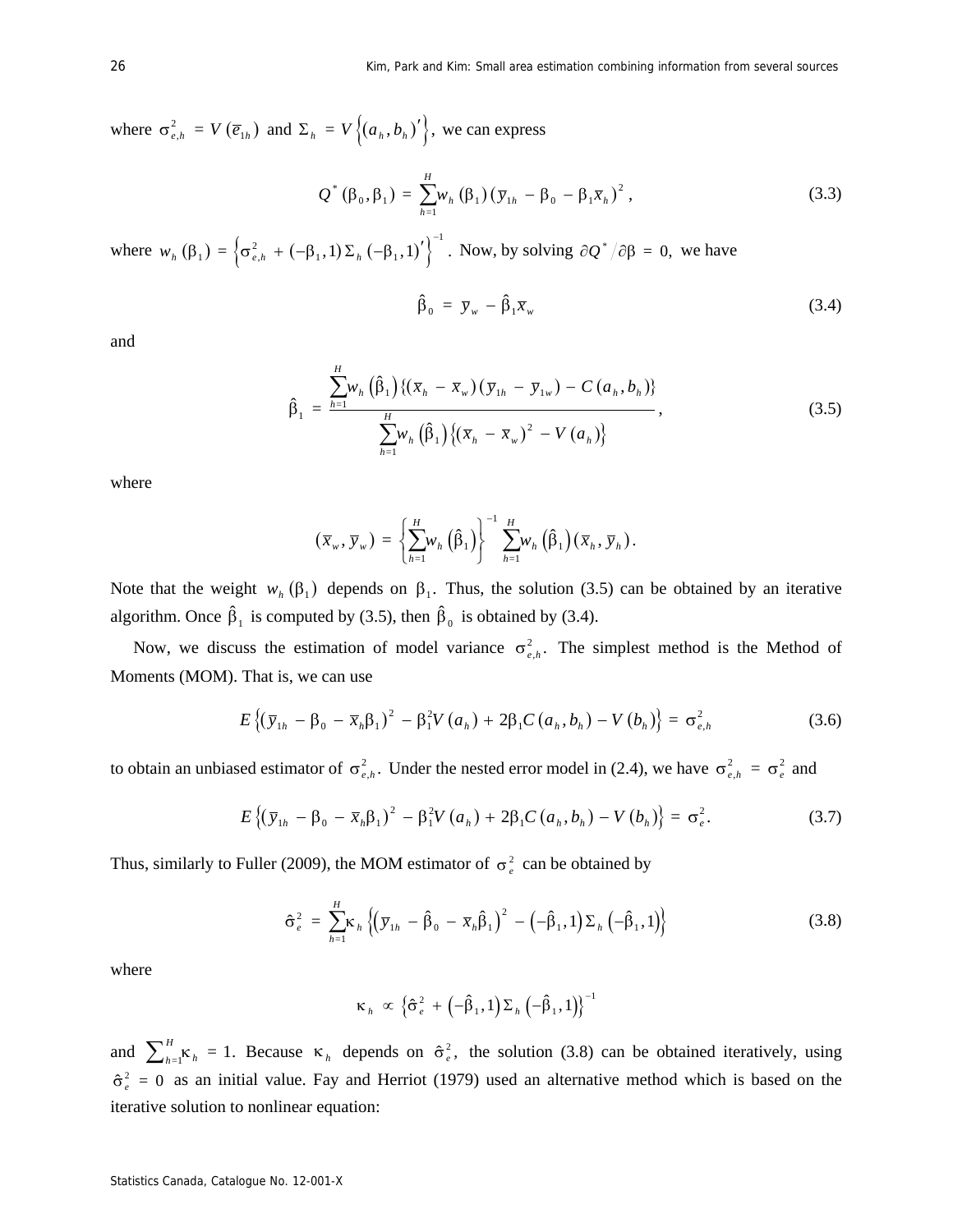$$
\sum_{h=1}^H \frac{\left(\bar{y}_{1h} - \hat{\beta}_0 - \hat{\beta}_1 \bar{x}_h\right)^2}{\sigma_e^2 + \left(-\hat{\beta}_1, 1\right) \Sigma_h \left(-\hat{\beta}_1, 1\right)} = H - 2.
$$

Writing the above equation as  $g(\sigma_e^2) = H - 2$ , a Newton-type method for  $g(\theta) = 0$  with  $\theta = \sigma_e^2$  can be obtained by

$$
\theta^{(t+1)} = \theta^{(t)} + \frac{1}{g'(\theta^{(t)})} (H - 2 - g(\theta^{(t)}))
$$
\n(3.9)

where

$$
g'(\theta) = -\sum_{h=1}^H \frac{\left(\bar{y}_{1h} - \hat{\beta}_0 - \hat{\beta}_1 \bar{x}_h\right)^2}{\left\{\theta + \left(-\hat{\beta}_1, 1\right)\Sigma_h \left(-\hat{\beta}_1, 1\right)'\right\}^2}.
$$

Assuming  $\sigma_{e,h}^2 \equiv \sigma_e^2$ , we now describe the whole parameter estimation procedure as follows:

**Step 1** Compute the initial estimator of  $(\beta_0, \beta_1)$  by setting  $\hat{\sigma}_e^2 = 0$  in (3.4) and (3.5).

**Step 2** Based on the current value of  $(\hat{\beta}_0, \hat{\beta}_1)$ , compute  $\hat{\sigma}^2$  using the iterative algorithm in (3.9).

**Step 3** Use the current value of  $\hat{\sigma}_e^2$ , compute the updated estimator of  $(\beta_0, \beta_1)$  by (3.4) and (3.5).

**Step 4** Repeat [Step 2]-[Step 3] until convergence.

The proposed parameter estimation method estimates  $\beta = (\beta_0, \beta_1)$  by the GLS and estimates  $\sigma_e^2$  by the MOM iteratively. Note that the estimation of  $\beta$  is based on data from all areas. If separate regression models are used, then the proposed parameter estimation method can be applied to the groups of areas. Instead of this separate iterative estimation method, we can also consider another method based on maximum likelihood estimation (MLE) under parametric distributional assumptions. See Carroll, Rupert, and Stefanski (1995) and Schafer (2001) for further discussion of MLE for parameters in the measurement error models.

**Remark 2** *If*  $\sigma_{e,h}^2 = \sigma_e^2$  *is not true, we can consider some alternative model such as* 

$$
\overline{e}_h \sim \left(0, \overline{X}_h \sigma_e^2\right). \tag{3.10}
$$

*To check whether model (3.10) holds, one can compute* 

$$
v_{h} = (\bar{y}_{1h} - \hat{\beta}_{0} - \bar{x}_{h}\hat{\beta}_{1})^{2} - \hat{\beta}_{1}^{2}V(a_{h}) + 2\hat{\beta}_{1}\hat{C}(a_{h}, b_{h}) - V(b_{h})
$$
\n(3.11)

and plot  $v_h$  on  $\bar{x}_h$ . If the plot shows a linear relationship, then (3.10) can be treated as a reasonable *model. Under model (3.10), we can obtain*  $\sigma_e^2$  *by a ratio method:*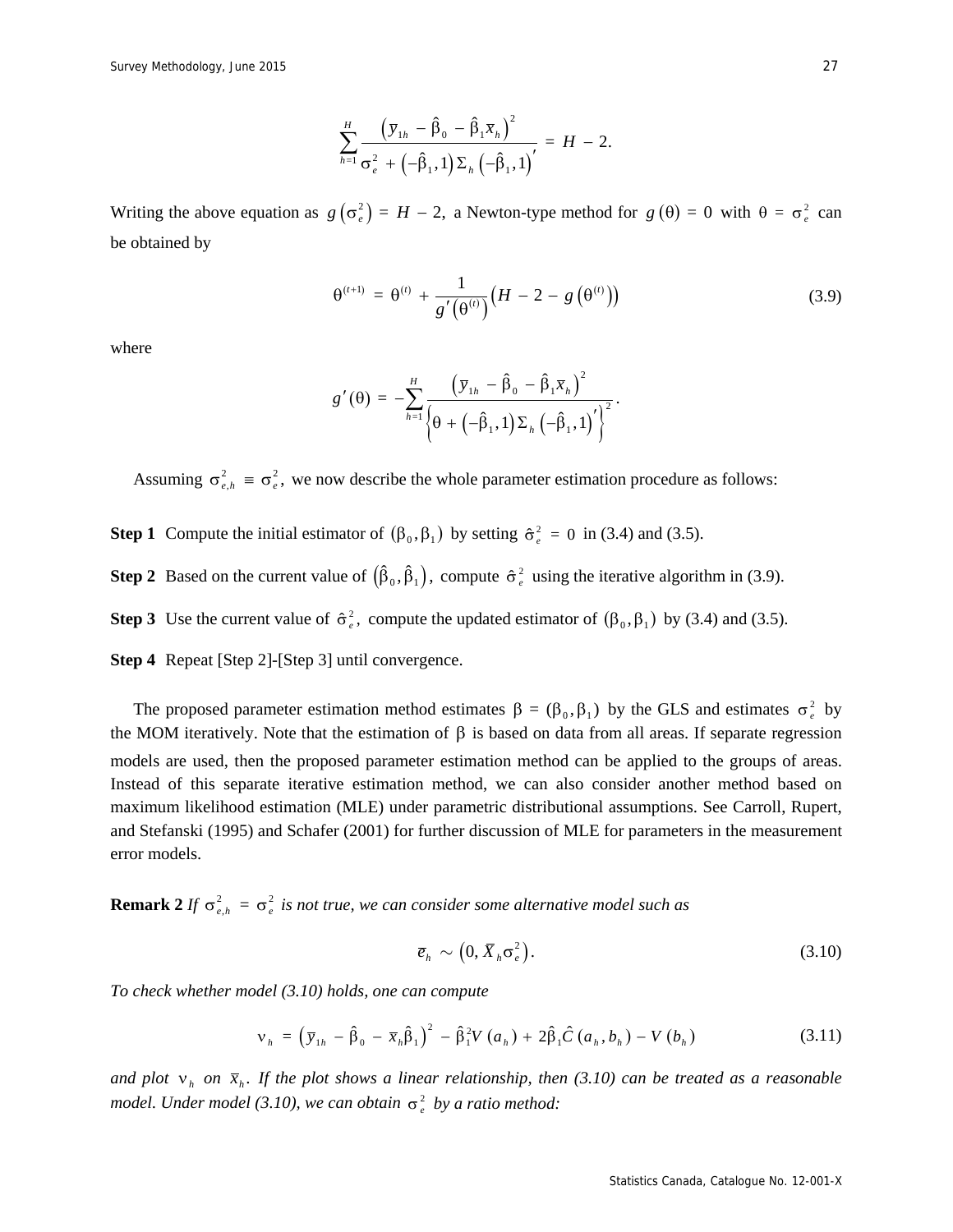$$
\hat{\sigma}_e^2 = \frac{\sum_{h=1}^H \kappa_h \nu_h}{\sum_{h=1}^H \kappa_h \hat{\overline{X}}_h}
$$
(3.12)

*where* 

$$
\kappa_h \propto \left\{ \hat{X}_h \hat{\sigma}_e^2 + \left( -\hat{\beta}_1, 1 \right) \Sigma_h \left( -\hat{\beta}_1, 1 \right) \right\}^{-1}
$$

*with*  $\sum_{h=1}^{H} \kappa_h = 1$ ,  $\hat{X}_h$  *is defined in* (2.9), and  $v_h$  *is defined in* (3.11). Because  $\kappa_h$  also depends on  $\sigma_e^2$ , *the solution (3.12) can be obtained iteratively.* 

**Remark 3** *We can also consider a transformation*  $\overline{x}_h^* = T(\overline{x}_h)$  *and*  $\overline{y}_{1h}^* = T(\overline{y}_{1h})$  *to improve the approximation to asymptotic normality. To check the departure from normality, plot*  $n_{ha} \overline{V}(\overline{x}_h)$  *on*  $\overline{x}_h$ . If *the plot shows some structural relationship of*  $\bar{x}_h$  *then the normality assumption can be doubted. Now, consider the following transformation* 

$$
T(x) = \log(x). \tag{3.13}
$$

*Note that the asymptotic variance of*  $\overline{x}_h^* = T(\overline{x}_h)$  *is equal to* 

$$
V\left(\overline{x}_{h}^{*}\right) \doteq \frac{1}{\left(\overline{x}_{h}\right)^{2}} V\left(\overline{x}_{h}\right).
$$

*Such transformation is a variance stabilizing transformation and is useful when we want to improve the approximation to normality.* 

*Once the GLS estimator*  $\hat{\bar{X}}_h^*$  *of*  $\bar{X}_h^*$  *is obtained, then we need to apply the inverse transformation to obtain the best estimator of*  $\bar{X}_h = T^{-1}(\bar{X}_h^*) \coloneqq Q(\bar{X}_h^*)$ . Simply applying the inverse transformation will *lead to biased estimation. To correct for the bias, we can use a second-order Taylor linearization. Using a Taylor expansion, we have* 

$$
Q\left(\widehat{X}_{h}^{*}\right) \doteq Q\left(\overline{X}_{h}^{*}\right) + Q'\left(\overline{X}_{h}^{*}\right)\left(\widehat{X}_{h}^{*} - \overline{X}_{h}\right) + \frac{1}{2}Q''\left(\overline{X}_{h}^{*}\right)\left(\widehat{X}_{h}^{*} - \overline{X}_{h}\right)^{2}
$$

*and so, if we use*  $Q(\hat{\bar{X}}_h^*)$  *as an estimator for*  $\bar{X}_h = Q(\bar{X}_h^*)$ *, we have, ignoring the smaller order terms,* 

$$
E\left\{Q\left(\widehat{X}_{h}^{*}\right)\right\} = \overline{X}_{h} + \frac{1}{2}Q''\left(\overline{X}_{h}^{*}\right)V\left(\widehat{X}_{h}^{*}\right).
$$

*For the transformation in (3.13), we have*  $Q(\bar{X}_h^*) = \exp(\bar{X}_h^*)$  *and so*  $Q''(\bar{X}_h^*) = \bar{X}_h$ . *Thus,*  $\hat{X}_h = Q(\hat{X}_h^*)$ , we have

$$
E\left(\hat{\bar{X}}_h\right) \cong \bar{X}_h + \frac{1}{2}\bar{X}_h V\left(\hat{\bar{X}}_h^*\right)
$$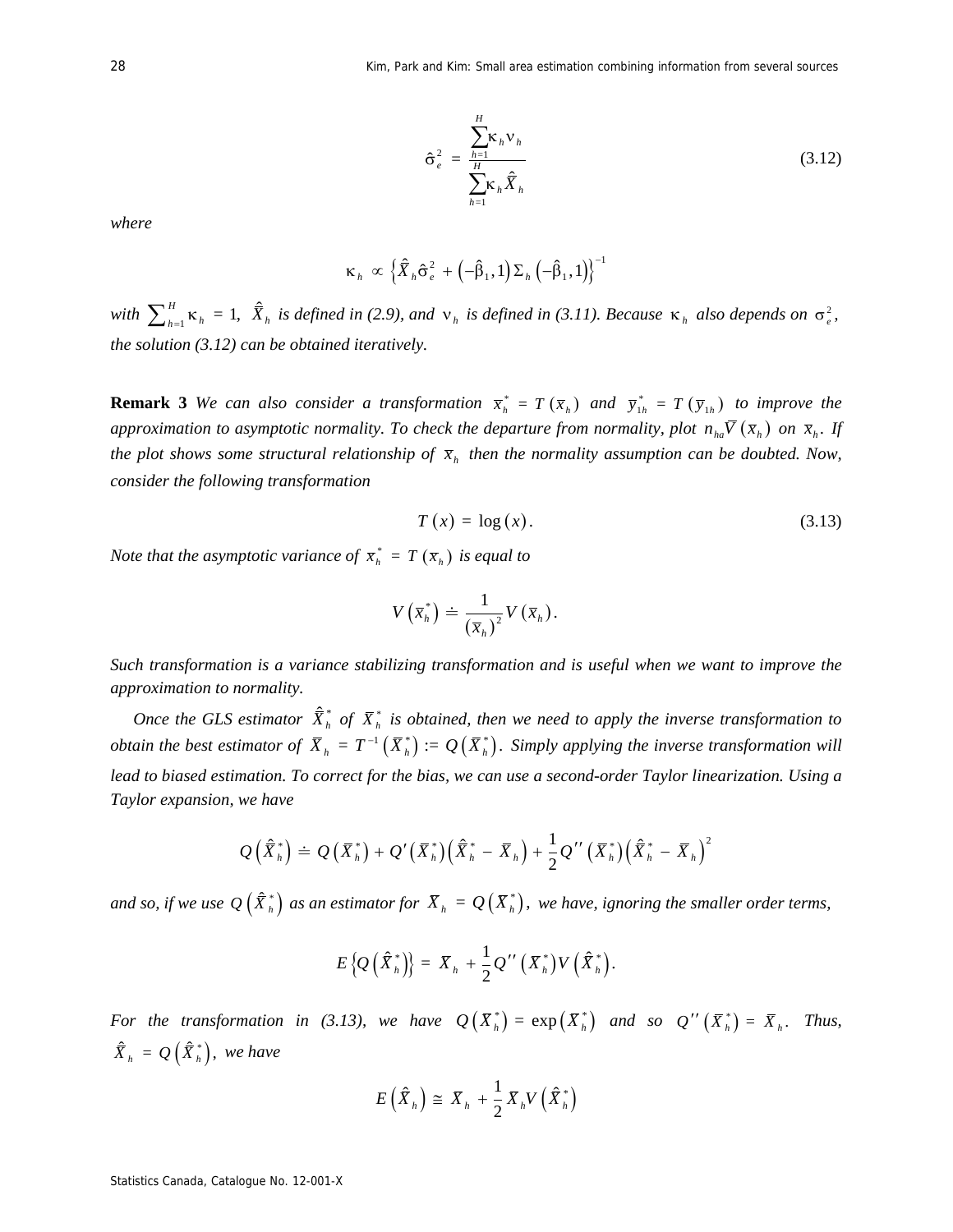*and the bias-corrected estimator of*  $\bar{X}_h$  *is* 

$$
\hat{\bar{X}}_{h,bc} = \frac{\hat{\bar{X}}_h}{1 + 0.5V\left(\hat{\bar{X}}_h^*\right)},
$$
\n(3.14)

*where V*  $(\hat{X}_{h}^{*})$  *is computed by the MSE estimation method which will be discussed in Section 4.* 

#### **4 MSE estimation**

We now discuss mean squared error (MSE) estimation of the GLS estimator  $\hat{X}_h$  which is given by (2.9). Note that the GLS estimator is a function of  $(\beta_0, \beta_1)$  and  $\sigma_e^2$ . If the model parameters are known, then the MSE of  $\hat{X}_h$  is equal to  $M_{h1} = \alpha_h V(\bar{x}_h) + (1 - \alpha_h) \text{Cov}(\bar{x}_h, \tilde{x}_h)$ , as discussed in Remark 1. That is, writing  $\theta = (\beta_0, \beta_1, \sigma_e^2)$  and  $\hat{X}_h = \hat{X}_h(\theta)$ , the actual prediction for  $\overline{X}_h$  is computed by  $\hat{\overline{X}}_{eh} = \hat{\overline{X}}_h(\hat{\theta})$ . To account for the effect of estimating the model parameters, we first note the following decomposition of  $MSE\left(\hat{X}_{h}^{*}\right)$ :

$$
\begin{array}{rcl} \text{MSE} \left( \hat{X}_{eh} \right) & = & \text{MSE} \left( \hat{X}_h \right) + E \left\{ \left( \hat{X}_{eh} - \hat{X}_h \right)^2 \right\} \\ & = & : & M_{h1} + M_{h2}, \end{array}
$$

which was originally proved by Kackar and Harville (1984) under normality assumptions. The first term,  $M_{h1}$ , is of order  $1/n_h$ , where  $n_h$  is the size of  $A_h$ , and the second term,  $M_{h2}$ , is of order  $1/n$  with  $n = \sum_{h=1}^{H} n_h$ . The second term is often much smaller than the first term.

We consider a jackknife approach to estimate the MSE. Use of the jackknife for bias-corrected estimation was originally proposed by Quenouille (1956). Jiang, Lahiri and Wan (2002) provided a rigorous justification of the jackknife method for the MSE estimation in small area estimation. The following steps can be used for the jackknife computation.

**Step 1** Calculate the  $k^{\text{th}}$  replicate  $\hat{\theta}^{(-k)}$  of  $\hat{\theta}$  by deleting the  $k^{\text{th}}$  area data set  $(\bar{x}_k, \bar{y}_k)$  from the full data set  $\{(\bar{x}_h, \bar{y}_h) : h = 1, 2, ..., H\}$ . This calculation is done for each *k* to get *H* replicates of  $\theta$ :  $\{\hat{\theta}^{(-k)}; k = 1, \ldots, H\}$  which, in turn, provide *H* replicates of  $\hat{X}_h$ :  $\{\hat{X}_h^{(-k)}; k = 1, 2, \ldots, H\}$ , where  $\hat{\bar{X}}_h^{(-k)} = \hat{\bar{X}}_h \left( \hat{\theta}^{(-k)} \right).$ 

**Step 2** Calculate the estimator of  $M_{h2}$  as

$$
\hat{M}_{2h} = \frac{H-1}{H} \sum_{k=1}^{H} \left( \hat{\bar{X}}_h^{(-k)} - \hat{\bar{X}}_h \right)^2.
$$
\n(4.1)

**Step 3** Calculate the estimator of  $M_{h1}$  as

$$
\hat{M}_{1h} = \hat{\alpha}_h^{(\text{IK})} V(\bar{x}_h) + \left(1 - \hat{\alpha}_h^{(\text{IK})}\right) \text{Cov}\left(\bar{x}_h, \tilde{x}_h\right) \tag{4.2}
$$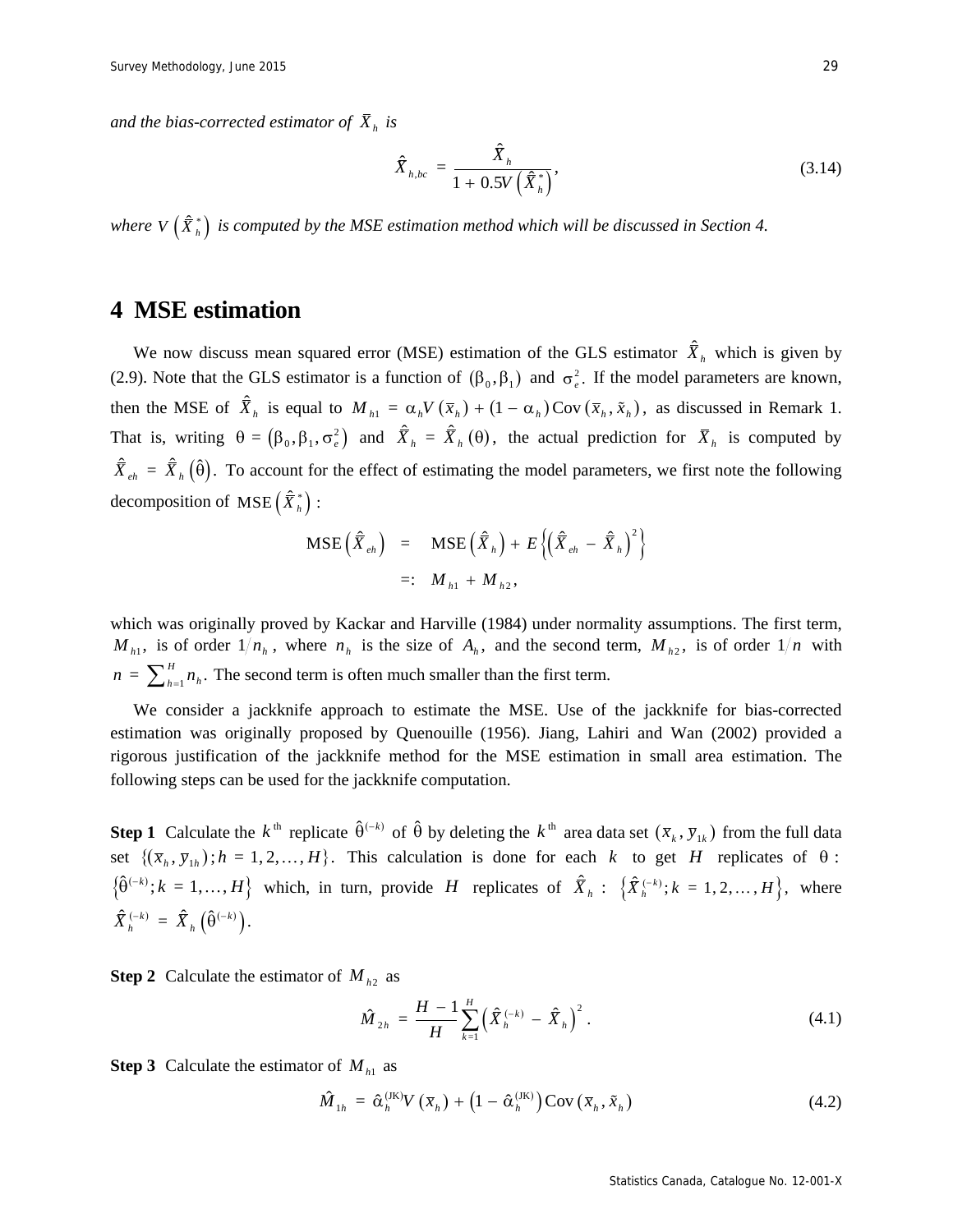where  $\hat{\alpha}_h^{(JK)}$  is a bias-corrected estimator of  $\alpha_h$  given by

$$
\hat{\alpha}_{h}^{(IK)} = \hat{\alpha}_{h} - \frac{H - 1}{H} \sum_{k=1}^{H} (\hat{\alpha}_{h}^{(-k)} - \hat{\alpha}_{h}),
$$
  

$$
\hat{\alpha}_{h} = \frac{\hat{\sigma}_{e}^{2} + V(b_{h}) - \hat{\beta}_{1}Cov(a_{h}, b_{h})}{\hat{\sigma}_{e}^{2} + V(b_{h}) + \hat{\beta}_{1}^{2}V(a_{h}) - 2\hat{\beta}_{1}Cov(a_{h}, b_{h})},
$$

and

$$
\hat{\alpha}_{h}^{(-k)} = \frac{\hat{\sigma}_{e}^{(-k)2} + V(b_h) - \hat{\beta}_{1}^{(-k)} \text{Cov}(a_h, b_h)}{\hat{\sigma}_{e}^{(-k)2} + V(b_h) + (\hat{\beta}_{1}^{(-k)})^2 V(a_h) - 2\hat{\beta}_{1}^{(-k)} \text{Cov}(a_h, b_h)}.
$$

**Remark 4** *For the transformation in (3.13), we use the bias-corrected estimator in (3.14) and its MSE*  estimation method needs to be changed. Using  $\hat{X}_{eh,bc}$  to denote the bias-corrected estimator in (3.14) *evaluated at* ˆ , *we can have the* 

$$
\begin{array}{rcl} \text{MSE} \left( \hat{\bar{X}}_{\scriptscriptstyle{eh, bc}} \right) & = & \text{MSE} \left( \hat{\bar{X}}_{\scriptscriptstyle{eh}} \right) \\ & = & \text{MSE} \left\{ \mathcal{Q} \left( \hat{\bar{X}}_{\scriptscriptstyle{eh}}^{*} \right) \right\} \\ & \cong & \left\{ \mathcal{Q}^{\prime} \left( \bar{X}_{\scriptscriptstyle{h}}^{*} \right) \right\}^{2} \cdot \text{MSE} \left( \hat{\bar{X}}_{\scriptscriptstyle{eh}}^{*} \right) \\ & = & \bar{X}_{\scriptscriptstyle{h}}^{2} \cdot \text{MSE} \left( \hat{\bar{X}}_{\scriptscriptstyle{eh}}^{*} \right), \end{array}
$$

*where the first equality follows that*  $\hat{\overline{X}}_{h,bc} - \hat{\overline{X}}_h$  *is of order*  $O_p(n_h^{-1})$ *. The MSE of*  $\hat{\overline{X}}_h^*$ *, the EGLS estimator of*  $\bar{X}^*_{h}$  *after transformation, is computed by (4.1) and (4.2). Once* MSE  $(\hat{X}^*_{eh})$  *is estimated, we should multiply it by*  $\hat{X}_h^2$  *to obtain the MSE estimator of the back-transformed EGLS estimator*  $\hat{X}_{eh,bc}$ *.* 

# **5 Application to Korean Labor Force survey**

We now consider an application of the proposed method to the labor force surveys in Korea. In Korea, two different labor force surveys are used to obtain information about employment. One is the Korean Labor Force (KLF) survey and the other is the Local Area labor force (LALF) survey. The KLF survey has about 7K sample households but LALF has about 200K sample households. Because LALF is a largescale survey employing a lot of part time interviewers, there is a certain level of measurement errors in the LALF survey. We assume that the KLF has no measurement error, although it has significant sampling errors at the small area level. The KLF sample is a second-phase sample from the LALF sample. Thus, the sampling errors for two survey estimates are correlated. Let  $\bar{X}_h$  be the (true) unemployment rate for area *h*. The small area level we considered is called "Gu". The number of "Gu" in Korea is 229.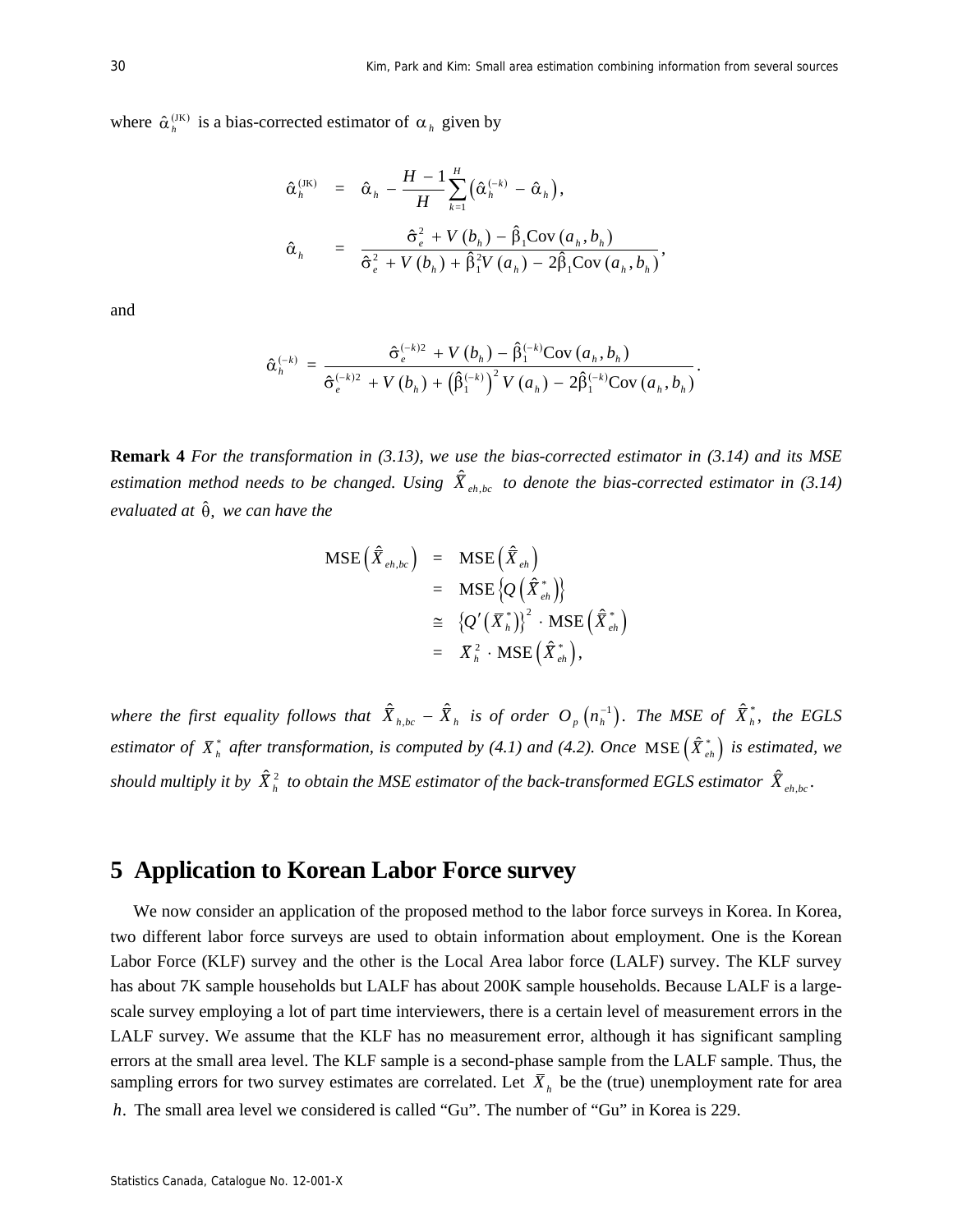We observe  $\bar{x}_h$  from KLF survey and  $\bar{y}_{1h}$  from the LALF survey. To construct linking models, we first partition the population into two regions, urban region and rural region, based on the proportion of the households working on agricultural practice. Within each region, we build models separately (same model but allows for different parameter) and estimate the model parameters separately. The structural model is

$$
\overline{Y}_h = \beta_1 \overline{X}_h + e_h \tag{5.1}
$$

with  $e_h \sim (0, \sigma_e^2)$ . Here, we set  $\beta_0 = 0$  to guarantee that the GLS estimator of  $\overline{X}_h$  is nonnegative. The sampling error model remains the same. In this case,  $\beta_1$  can be estimated by

$$
\hat{\beta}_1 = \frac{\sum_{h=1}^{H} w_h(\hat{\beta}_1) \{ \overline{x}_h \overline{y}_{1h} - C(a_h, b_h) \}}{\sum_{h=1}^{H} w_h(\hat{\beta}_1) \{ \overline{x}_h^2 - V(a_h) \}}.
$$
\n(5.2)

The sampling variance of  $(a_h, b_h)$  is computed using the method of reversed two-phase sampling described in the Appendix. The model variance is estimated by the method of moment technique in (3.8) with  $\hat{\beta}_0 = 0$ . The GLS estimator can be computed by (2.9) with  $\tilde{x}_h = \hat{\beta}_1^{-1} \bar{y}_{1h}$ .

In addition to the two surveys, we can also use the Census information. The GLS model incorporating the three sources of information can be expressed as

$$
\begin{pmatrix} \overline{Y}_{2h} \\ \overline{y}_{1h} \\ \overline{x}_h \end{pmatrix} = \begin{pmatrix} \gamma_1 \\ \beta_1 \\ 1 \end{pmatrix} \overline{X}_h + \begin{pmatrix} \overline{e}_{2h} \\ b_h + \overline{e}_{1h} \\ a_h \end{pmatrix}
$$

where  $\bar{Y}_{2h}$  is the census result for area *h*. Because the Census estimate does not suffer from sampling error, we have only model error  $e_{2h}$  which represents the error when we model  $E(\overline{Y}_{h2}) = \gamma_1 \overline{X}_h$ . The model parameters can be obtained using the method in Section 3 with  $\Sigma_h = \text{diag}(0, V(a_h, b_h))$ . The GLS estimator of  $\bar{X}_h$  can be obtained easily. The MSE part can be computed by using the fact that

$$
V\left(\hat{X}_{h} - \overline{X}_{h}\right) = \begin{pmatrix} \gamma_{1} \\ \beta_{1} \\ 1 \end{pmatrix}^{T} \left\{ V\left(b_{h} + \overline{e}_{1h} \\ a_{h} \end{pmatrix} \right\}^{-1} \begin{pmatrix} \gamma_{1} \\ \beta_{1} \\ 1 \end{pmatrix} := M_{h1}
$$

and applying the jackknife method for bias correction.

Figure 5.1 presents the plot of the unemployment rate of KLF against LALF for urban areas. From Figure 5.1, we can find that there is a linear structural relationship between KLF and LALF. Instead of the usual residual  $\hat{e}_h$  in the structural error model,  $\hat{v}_h$  are used as the residuals in the regression model with measurement errors, where  $\hat{v}_h = \bar{y}_{1h} - \hat{\beta}_1 \bar{x}_h$ . Figure 5.2 contains a plot of  $\hat{v}_h$  against  $\hat{X}_h$  for urban area. The plot shows that the assumption of equal variance  $\sigma_e^2$  is slightly violated. The heteroscedastic variance model in Remark 2 was also considered but the results did not change significantly.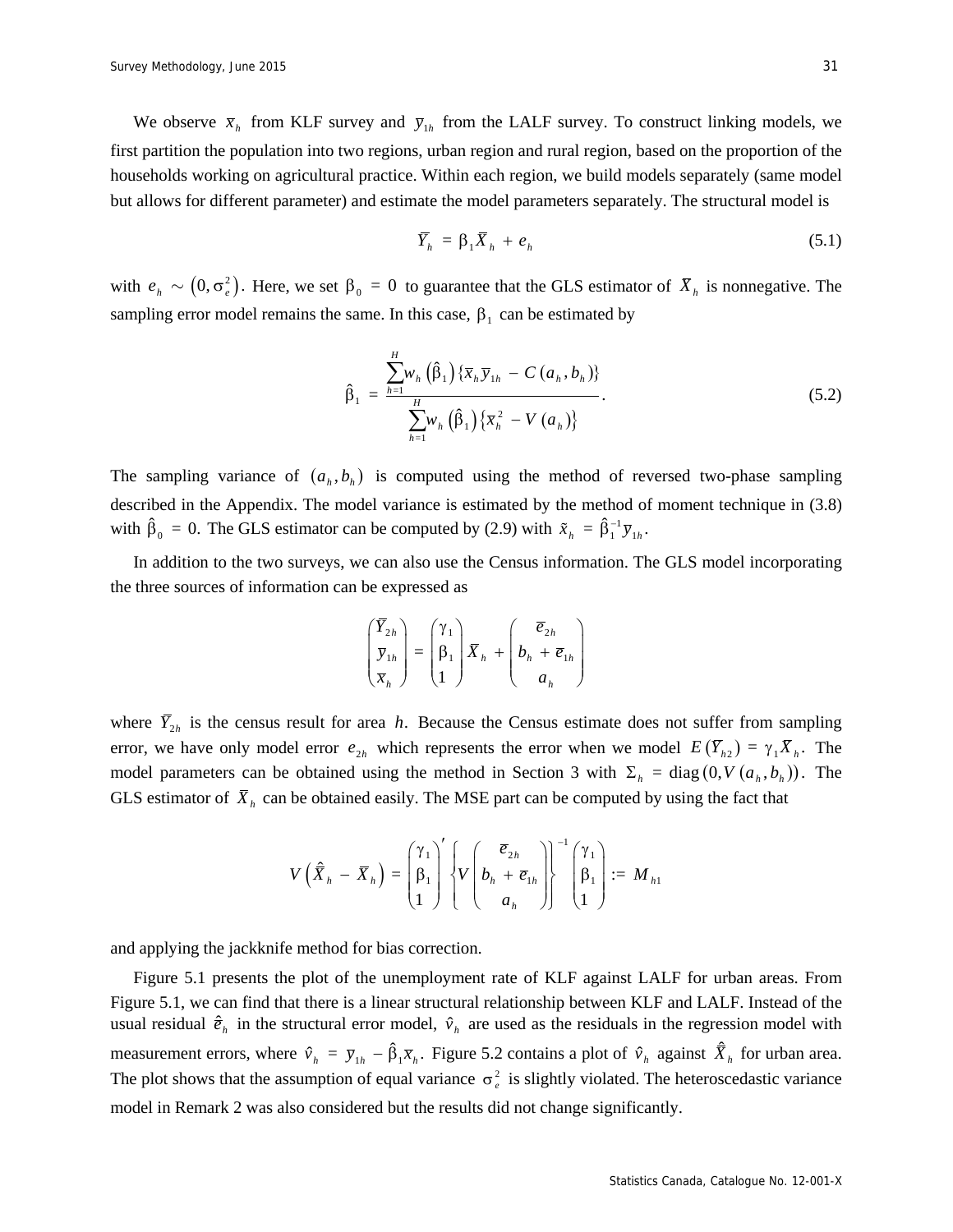

**Figure 5.1 Plot of unemployment rate for KLF and LALF survey for urban area.** 



**Figure 5.2 Plot of residuals against estimated values for urban area.** 

Table 5.1 presents the performance of the small area estimates in terms of the MSE estimates. We considered four different estimators of  $\overline{X}_h$ . KLF represents the result derived using only Korea Labor Force survey, LALF represents the result using only Local Area Labor Force survey, GLS 1 represents the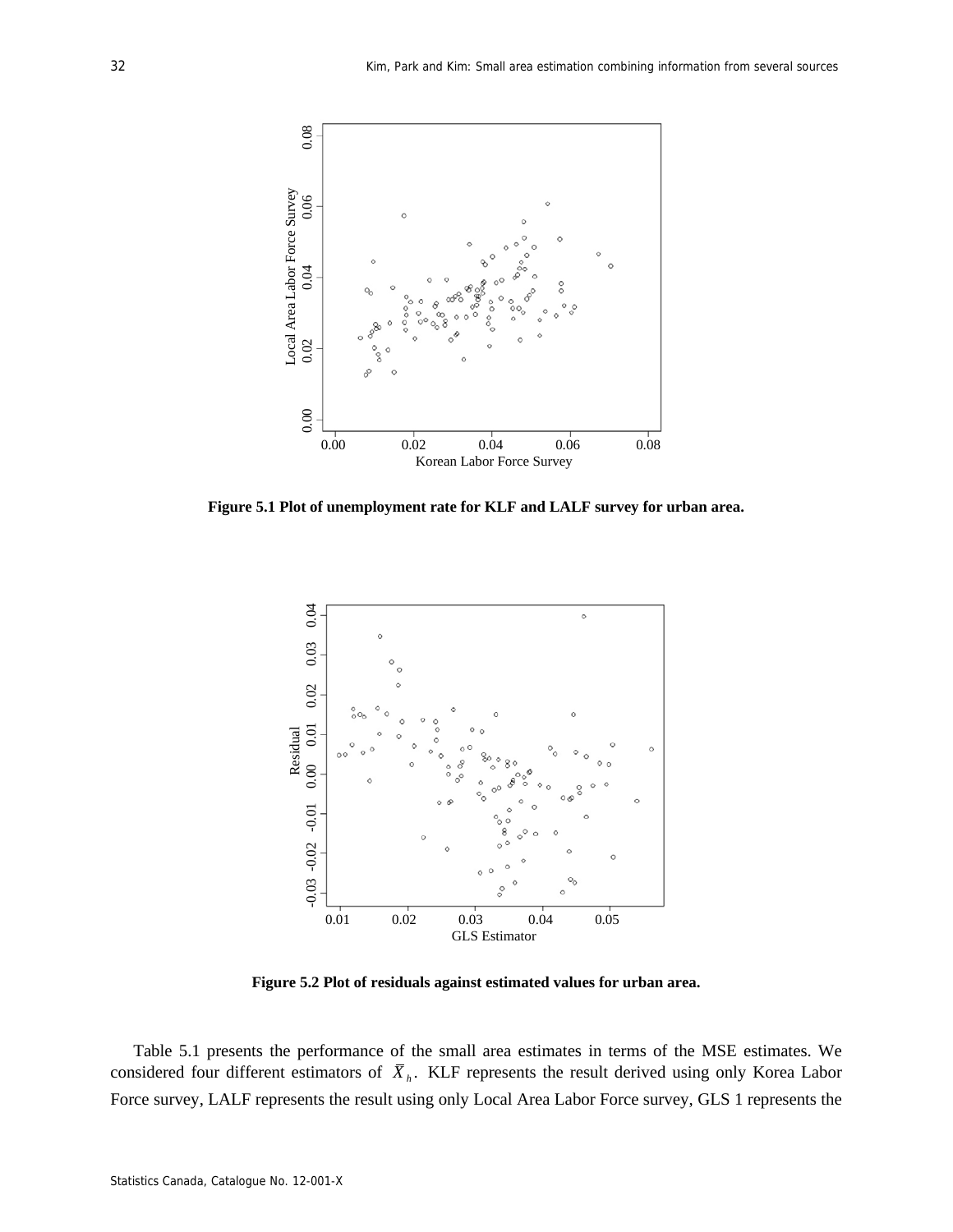result for combining both surveys KLF and LALF, and GLS 2 represents the result for combining KLF, LALF and the Census data. Table 5.1 shows that the GLS 2 method provides the smallest mean squared errors.

**Table 5.1 Quartile of the MSE performance of the small area estimates for the 229 areas** 

| MSE        | $\mathbf{st}$ $\alpha$ | Median    | $\gamma$ rd $\gamma$ | Mean      |
|------------|------------------------|-----------|----------------------|-----------|
| <b>KLF</b> | 0.0000630              | 0.0001210 | 0.0002395            | 0.0002476 |
| LALF       | 0.0001123              | 0.0001330 | 0.0001695            | 0.0001482 |
| GLS 1      | 0.0000444              | 0.0000738 | 0.0001210            | 0.0000893 |
| GLS 2      | 0.0000405              | 0.0000543 | 0.0000721            | 0.0000575 |

## **6 Concluding remark**

In this paper, a small area estimation problem is treated as a measurement error model prediction problem where the covariates, which are the direct estimates for small areas, are subject to sampling errors. In our measurement error model approach, the sampling errors of the direct estimators are treated as measurement errors and the structural error model can be used to link the other auxiliary estimates to the direct estimators. The proposed model is actually the opposite of the model of Ybarra and Lohr (2008), where the direct estimator is treated as a dependent variable in the regression model and the nonsampling errors of auxiliary estimates are treated as measurement errors.

In our approach, each auxiliary estimate is treated as a dependent variable in the regression model using the direct estimate as the covariate and the sampling error of the direct estimator is treated as measurement error. The measurement error variance is easy to estimate because it is essentially the sampling variance of the direct estimate. The measurement error model approach is also very useful when there are several sources of auxiliary information of area-levels. Unlike the Bayesian approach, the resulting estimator does not rely on parametric model assumptions about the structural error model and is still optimal in the sense of minimizing the mean squared errors among the class of unbiased estimators that are linear in the available data.

In the example of the Korean labor survey application, two sample estimates and the Census information are used to compute the GLS estimates for small area parameters and the two sample estimates are correlated due to the two-phase sampling structure. We simply used linear regression models for the linking models, mainly for the sake of computational simplicity. Instead of the linear model, one may consider a generalized linear model to improve model prediction power. Such extension would involve the theory for nonlinear measurement error models. Further investigation on this extension will be a topic of future research.

## **Acknowledgements**

We thank an anonymous referee and the Associate Editor for their constructive comments. The research of the first author was partially supported by a grant from NSF (MMS-121339).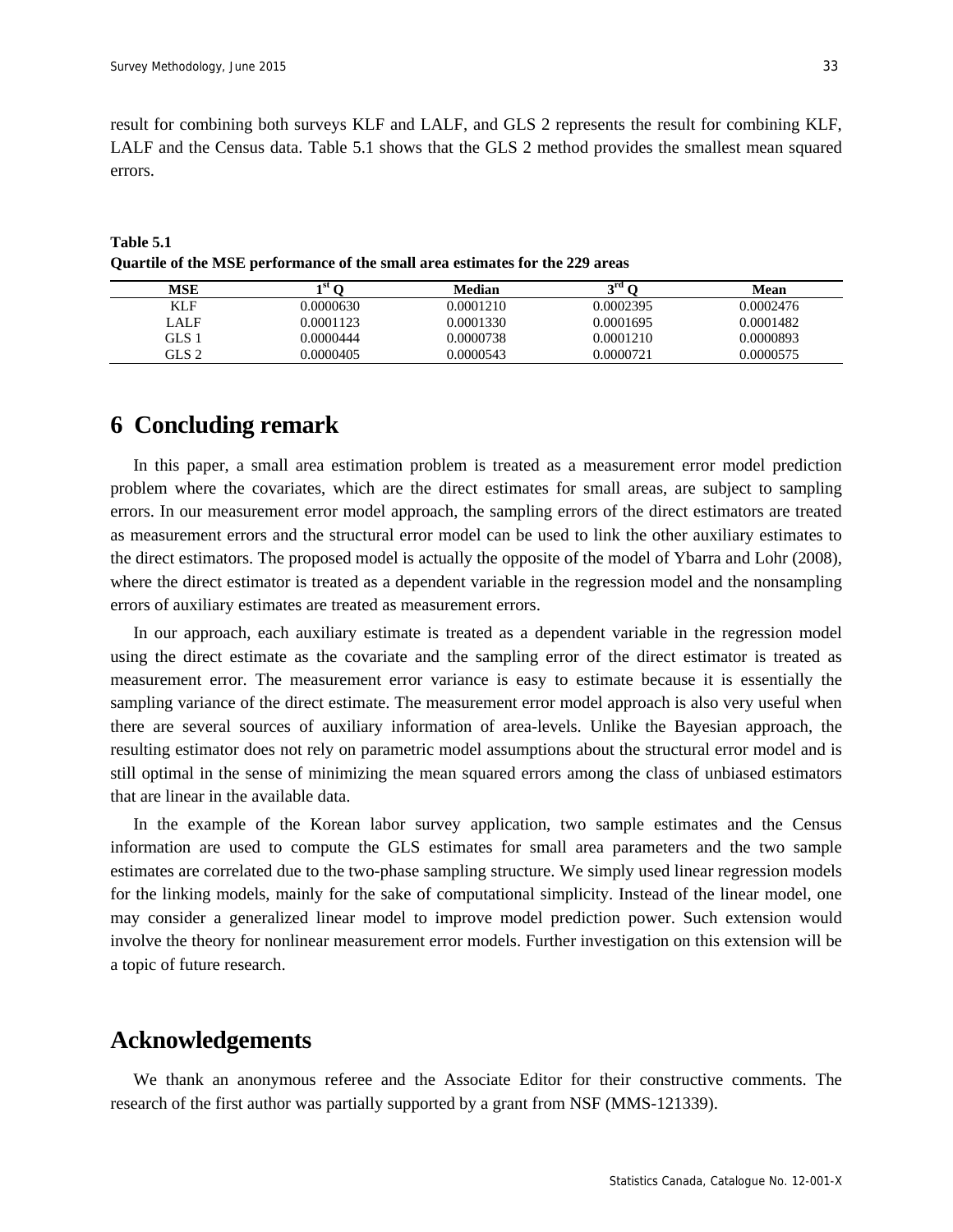# **Appendix**

# **Reversed two-phase sampling**

In the classical two-phase sampling, the second-phase sample  $(A<sub>2</sub>)$  is a subset of the first-phase sample  $(A_1)$ . We consider another type of sampling design that has a reversed structure of the two-phase sampling design. In the reversed two-phase sampling design, we have the following sampling steps:

**Step 1** From the finite population, we select the first-phase sample  $A_1$  of size  $n_1$ .

**Step 2** In the second-phase sample, we select  $A_2$  from  $U - A_1$  of size  $n_2$ . The final sample *A* consists of *A*<sub>1</sub> and *A*<sub>2</sub>. That is,  $A = A_1 \cup A_2$  and  $|A| = n = n_1 + n_2$ .

The reversed two-phase sampling is used when the sample is augmented by an additional sampling procedure.

To discuss parameter estimation under reversed two-phase sampling, let  $\pi_{1i} = Pr(i \in A_1)$  be the first-order inclusion probability for  $A_i$ . Let  $\pi_{2i|1} = \Pr(i \in A_2 | A_i^c)$  be the conditional first-order inclusion probability for  $A_2$  given  $A_1^c = U - A_1$ . To compute the inclusion probability for A,

$$
Pr(i \in A) = Pr(i \in A_1) + Pr(i \in A_2|A_1^c) Pr(i \in A_1^c).
$$

Thus, we can use  $\pi_i = \pi_{1i} + (1 - \pi_{1i}) \pi_{2i}$  to compute the Horvitz-Thompson estimator of the form

$$
\hat{Y}_{r,\text{HT}} = \sum_{i \in A} \frac{1}{\pi_i} y_i.
$$
\n(A.1)

Note that, instead of  $(A.1)$ , we can consider the following class of estimators:

$$
\hat{Y}_{w} = W \sum_{i \in A_{1}} \frac{1}{\pi_{1i}} y_{i} + (1 - W) \sum_{i \in A_{2}} \frac{1}{\pi_{2i|1} (1 - \pi_{1i})} y_{i} := W \hat{Y}_{1} + (1 - W) \hat{Y}_{2}.
$$
 (A.2)

Since  $\hat{Y}_1$  and  $\hat{Y}_2$  are both unbiased for *Y*,  $\hat{Y}_y$  is also unbiased regardless of the choice of *W*. A reasonable choice of *W* is  $W = n_1/n$ .

Under simple random sampling in both designs, the two estimators are equal to  $\hat{Y} = N\bar{y}_n$ , where  $\bar{y}_n$ is the sample mean of *y* in *A*. Writing  $\overline{y}_1 = n_1^{-1} \sum_{i \in A_1} y_i$  and  $\overline{y}_2 = \sum_{i \in A_2} y_i/n_2$ , we have

$$
\overline{y}_n = W\overline{y}_1 + (1 - W)\overline{y}_2 \tag{A.3}
$$

where  $W = n_1/n$ . Using

$$
V\left(\overline{y}_1\right) = \left(\frac{1}{n_1} - \frac{1}{N}\right) S_y^2 \tag{A.4}
$$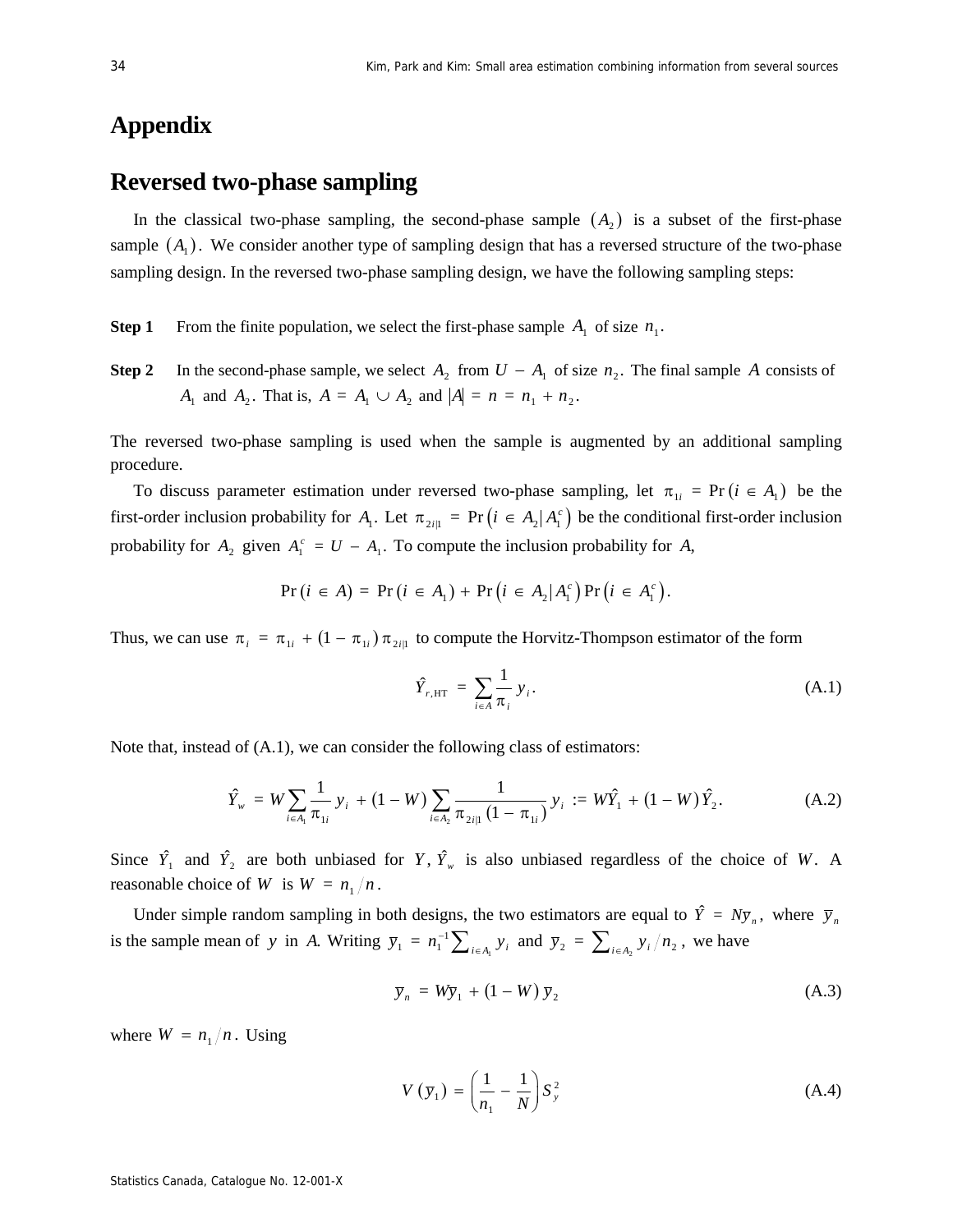$$
V(\bar{y}_2) = \left(\frac{1}{n_2} - \frac{1}{N}\right) S_y^2
$$
  
Cov  $(\bar{y}_1, \bar{y}_2)$  = Cov  $(\bar{y}_1, \bar{y}_1^c)$  =  $-\frac{n_1}{N - n_1} \left(\frac{1}{n_1} - \frac{1}{N}\right) S_y^2 = -\frac{1}{N} S_y^2$ ,

where  $\bar{y}_1^c = \sum_{i \in A_1^c} y_i / (N - n_1)$ , we have, for  $W = n_1/n$ ,

$$
V\left(\overline{y}_n\right) = \left(\frac{1}{n} - \frac{1}{N}\right) S_y^2. \tag{A.5}
$$

Also,

$$
\text{Cov}\left(\overline{y}_1, \overline{y}_n\right) = \text{Cov}\left[\overline{y}_1, W\overline{y}_1 + (1 - W)\,\overline{y}_2\right] = \left(\frac{1}{n} - \frac{1}{N}\right)S_y^2. \tag{A.6}
$$

If  $W = n_1/n$  does not hold, then (A.5) and (A.6) do not hold.

In the KLF application in Section 5, since *x* and *y* are measuring the same item, we may assume  $S_x^2 = S_y^2 = S_{xy}$  and the variance-covariance matrix of the sampling errors can be smoothed as

$$
V(a_h, b_h) = \begin{pmatrix} n_1^{-1} & n^{-1} \\ n^{-1} & n^{-1} \end{pmatrix} S_y^2.
$$

### **References**

- Battese, G.E., Harter, R.M. and Fuller, W.A. (1988). An error-components model for prediction of county crop areas using survey and satellite data. *Journal of the American Statistical Association,* 83, 28-36.
- Carroll, R.J., Rupert, D. and Stefanski, L.A. (1995). *Measurement error in nonlinear models*. New York: Chapman & Hall.
- Fay, R.E., and Herriot, R.A. (1979). Estimation of income from small places: An application of James-Stein procedures to census data. *Journal of the American Statistical Association,* 74, 269-277.
- Fuller, W.A. (1987). *Measurement error models*. New York: John Wiley & Sons, Inc.
- Fuller, W.A. (1991). Small area estimation as a measurement error problem. In *Economic Models, Estimation, and Socioeconomic Systems: Essays in Honor of Karl A. Fox*, (Eds., Tij K. Kaul and Jati K. Sengupta), Elsevier Science Publishers, 333-352.

Fuller, W.A. (2009). *Sampling Statistics*. John Wiley & Sons, Inc., Hoboken, NJ.

Jiang, J., Lahiri, P. and Wan, S. (2002). A unified jackknife theory for empirical best prediction with Mestimation. *Annals of Statistics,* 30, 1782-1810.